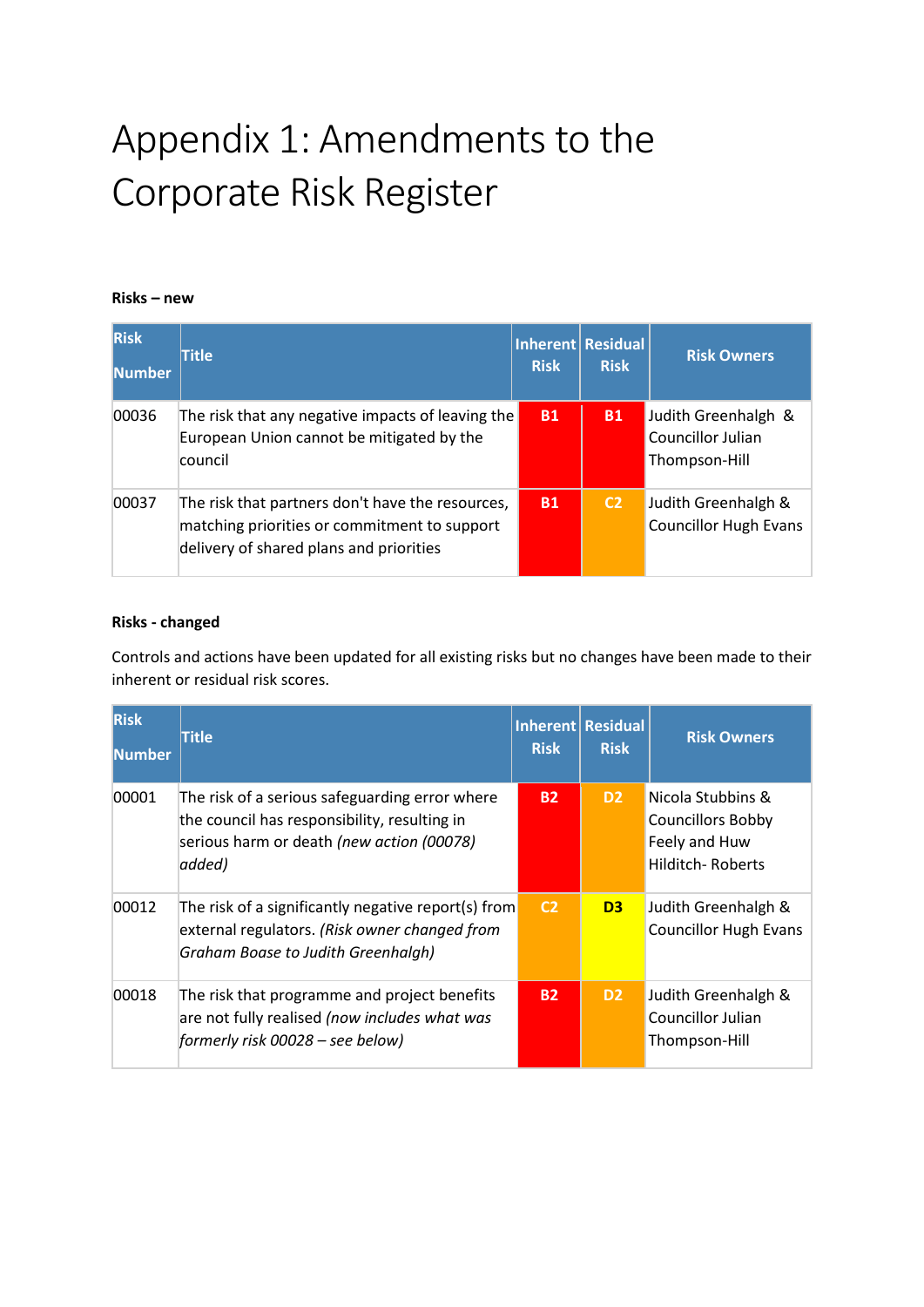#### **Risks - removed**

| <b>Risk</b><br>Number | <b>Title</b>                                                                                                                               | <b>Risk</b> | Inherent   Residual  <br><b>Risk</b> | <b>Risk Owners</b> |
|-----------------------|--------------------------------------------------------------------------------------------------------------------------------------------|-------------|--------------------------------------|--------------------|
| 00028                 | The risk that the changes we introduce have a<br>greater positive or negative impact than we<br>expected (merged with $00018$ – see above) | <b>B2</b>   | D <sub>3</sub>                       | Judith Greenhalgh  |

## **Risks - no change**

| <b>Risk</b><br><b>Number</b> | <b>Title</b>                                                                                                                                                                                                                                         | <b>Risk</b>    | Inherent Residual<br><b>Risk</b> | <b>Risk Owners</b>                                                              |
|------------------------------|------------------------------------------------------------------------------------------------------------------------------------------------------------------------------------------------------------------------------------------------------|----------------|----------------------------------|---------------------------------------------------------------------------------|
| 00006                        | The risk that the economic and financial<br>environment worsens beyond current<br>expectations, leading to additional demand on<br>services and reduced income.                                                                                      | C1             | C <sub>3</sub>                   | Judith Greenhalgh &<br><b>Councillor Julian</b><br>Thompson-Hill                |
| 00011                        | The risk of an ineffective response to a serious<br>unexpected event, such as severe weather,<br>contamination, public safety (including cyber<br>attack) or a public health event.                                                                  | D <sub>2</sub> | <b>E2</b>                        | Graham Boase &<br><b>Councillor Richard</b><br>Mainon                           |
| 00013                        | The risk of significant liabilities resulting from<br>alternative models of service delivery                                                                                                                                                         | <b>B2</b>      | <b>E2</b>                        | Judith Greenhalgh &<br>Councillor Julian<br>Thompson-Hill                       |
| 00014                        | The risk of a health & safety incident resulting<br>in serious injury or the loss of life. (Where H&S<br>is referred to, this incorporates fire safety)                                                                                              | C <sub>2</sub> | <b>E2</b>                        | Graham Boase &<br>Councillor Julian<br>Thompson-Hill                            |
| 00016                        | The risk that the impact of welfare reform<br>(Universal Credit) is more significant than<br>anticipated by the council.                                                                                                                             | <b>B2</b>      | D <sub>3</sub>                   | Richard Weigh &<br><b>Councillors Mark</b><br>Young and Julian<br>Thompson-Hill |
| 00021                        | The risk that effective partnerships and<br>interfaces between BCU Health Board and<br>Denbighshire County Council (DCC) do not<br>develop, leading to significant misalignment<br>between the strategic and operational<br>direction of BCU and DCC | A1             | C <sub>2</sub>                   | Nicola Stubbins &<br><b>Councillor Bobby</b><br>Feely                           |
| 00027                        | The risk that even if the settlement is as<br>anticipated, decisions that are necessary to                                                                                                                                                           | <b>B1</b>      | C <sub>2</sub>                   | Judith Greenhalgh &<br><b>Councillor Hugh Evans</b>                             |